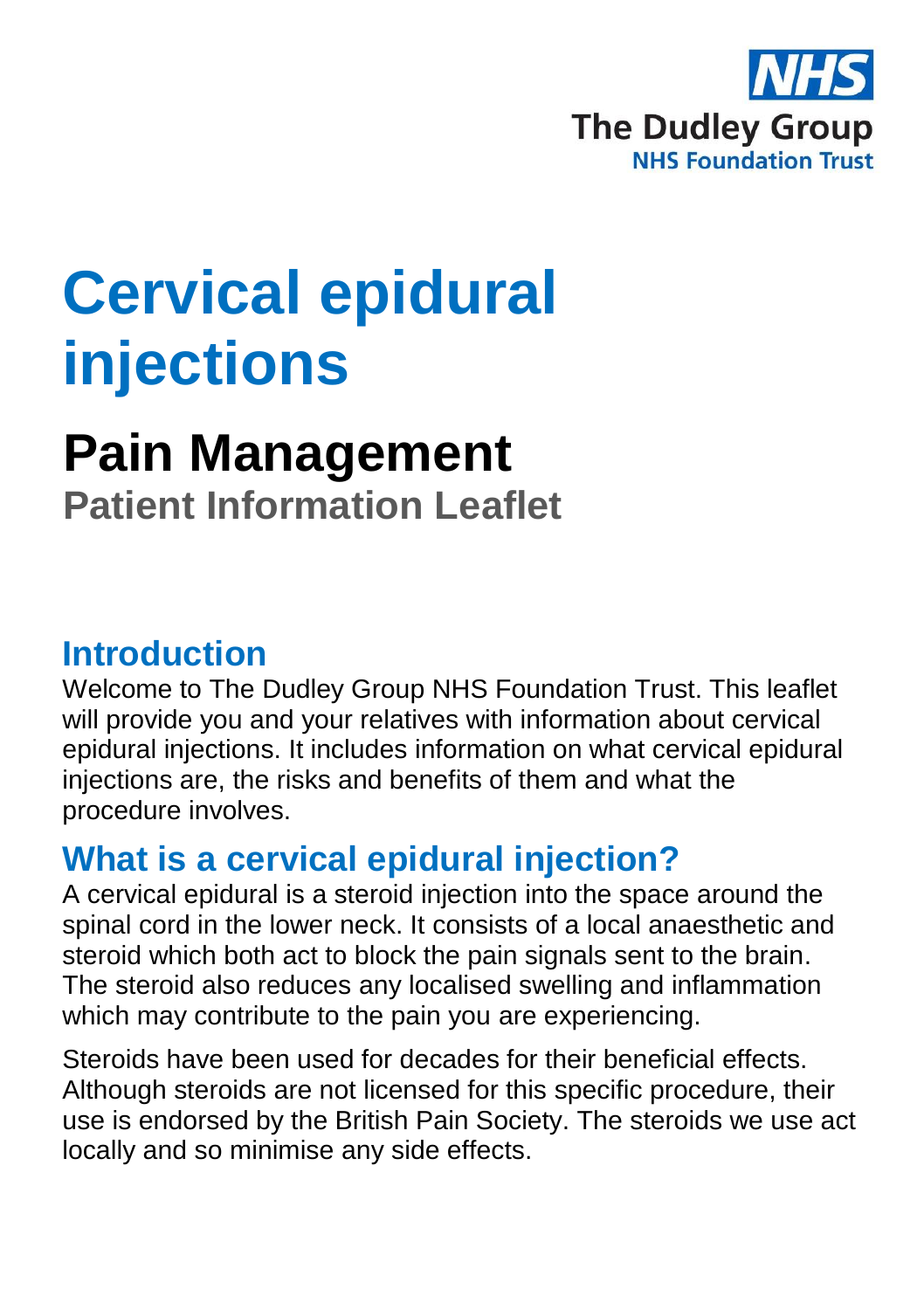# **What are the benefits?**

The injection is used to improve pain caused by irritated and inflamed nerves in the spine. It is given to patients who have pain, tingling, numbness, weakness or loss of sensation in the upper limbs (shoulders, arms, elbows, wrists, hands).

The local anaesthetic numbs the nerves in the short term. The steroid can provide long term pain relief for a few weeks or months and any recurring pain may not be as severe as before. However, everyone experiences the effects in a different way. Some people have increased pain for the first few days after an injection before the pain gets better.

# **What are the risks and complications?**

Overall, epidural steroid injections are very safe and serious side effects or complications are rare. However, like all injection procedures, there are some risks:

### **Common risks**

- Bruise at the site of injection.
- Drop in blood pressure.
- $\bullet$  An increase in your pain this should only last a few days.
- Numbness in your arms this should stop in three to four hours.

### **Rare risks**

- Headache.
- Bleeding.
- **•** Infection
- A prolonged increase in pain after the procedure.
- Anaphylaxis severe allergic reaction to drugs.
- Seizures.
- Spinal cord damage.
- Paralysis.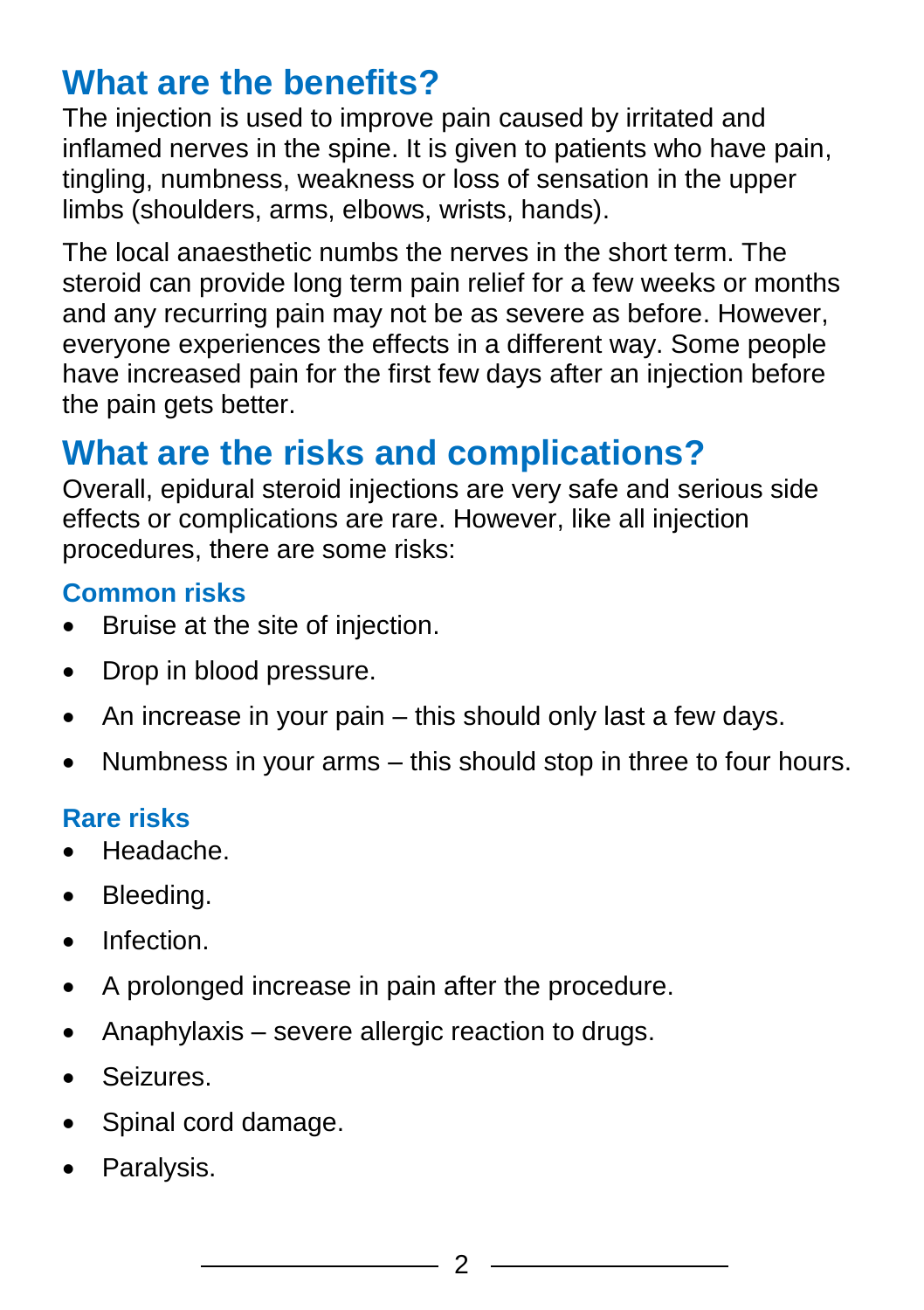If you experience any of these rare risks, please contact the Pain Management Helpline on 01384 244735, your GP or in an emergency dial 999.

### **Steroid-related risks**

Compared to regular steroid use, the steroid injection used for pain procedures is associated with very few side effects, however:

- If you have diabetes you may experience a slight rise in blood sugar for up to two weeks so you should monitor your blood sugar very carefully. Contact your GP or diabetic nurse if you have any problems.
- If you have heart failure you may experience increased shortness of breath due to salt and water retention. Contact your GP or nurse if you have any problems.

### **X-ray precautions:**

 The procedure uses X-rays and these use a small amount of radiation which may add slightly to the normal risk of cancer.

### **Female patients – you must tell us if you are or might be pregnant. If you are not sure, we will offer you a pregnancy test.**

# **What alternatives are there?**

You do not have to have this injection and your consultant will discuss alternative treatments with you appropriate to your condition. If you prefer, you can continue to take painkilling medication without having any other treatment.

# **How do I need to prepare for the procedure?**

 You should not eat for six hours before the procedure but you can drink clear fluids up until two hours before procedure. Clear fluids include water or diluted squash but not fruit juices, tea, coffee or milk.

**The exception to this information is if you have diabetes. If so, discuss with your doctor what you should do about your diabetes medication.**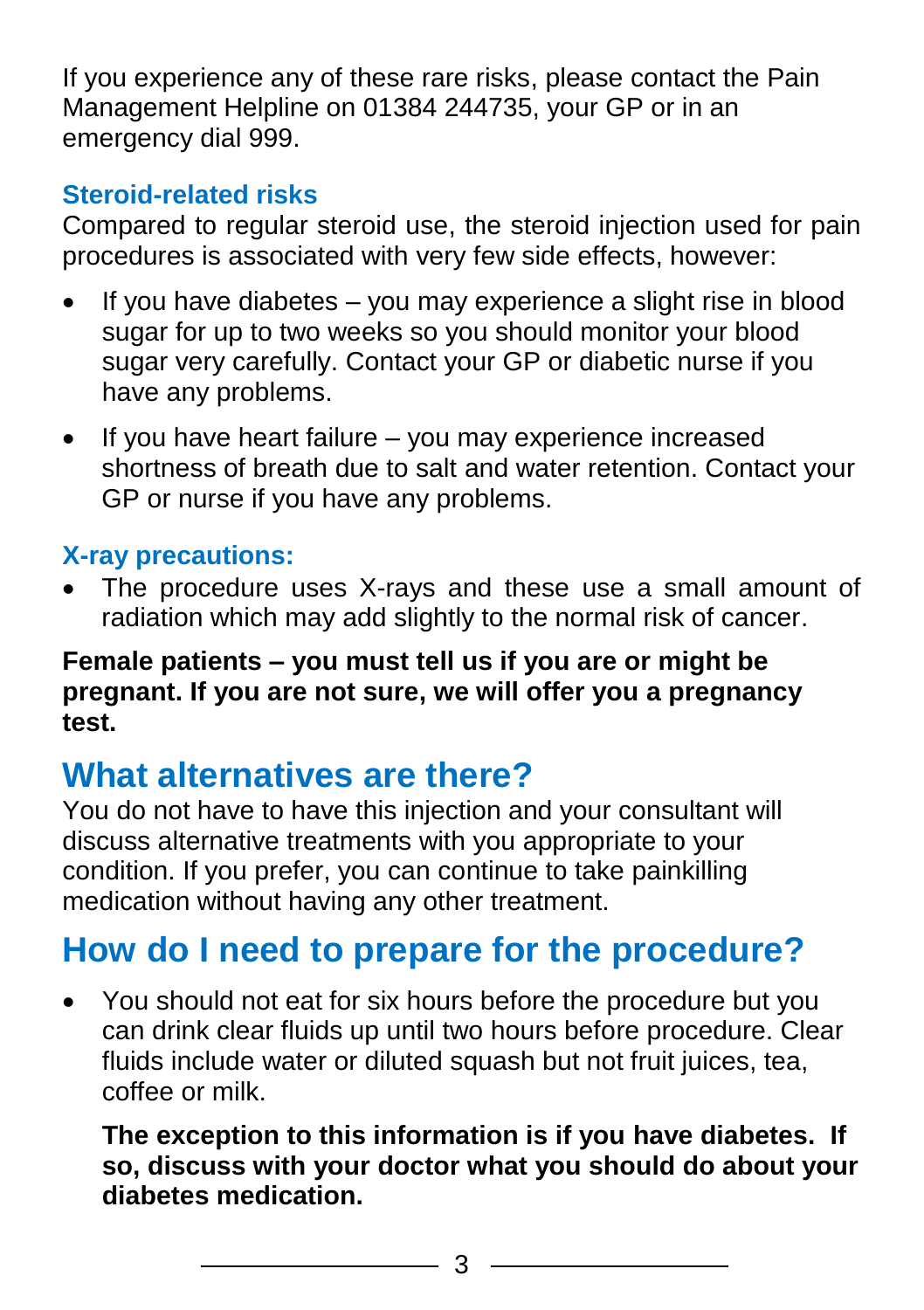- Your treatment will be at Russells Hall Hospital or Corbett Outpatient Centre as an outpatient in the Day Surgery Unit (either a morning or an afternoon appointment). This will be confirmed at your clinic appointment.
- You will be at the appointment for between two to four hours.
- You will need to arrange for someone to drive you home afterwards.
- Please arrange to have someone with you overnight.
- Please note that if you have sedation during the procedure:
	- o You should not drive or operate machinery for 24 hours afterwards.
	- o You may not be able to co-operate during the procedure.
	- o You may not remember information given to you afterwards by your doctor. Your memory may be affected for up to 24 hours after the procedure.
	- o The effect of the sedation may be prolonged by other drugs you are taking.

# **What do I do about medication?**

- You should take all your regular medications **except blood thinning medication** such as clopidogrel, warfarin, dipyridamole, rivaroxaban. We will give you instructions about what to do about these drugs when you are given your appointment for the injection.
- **Please bring a repeat prescription document with you if you are taking any regular medications.**

# **What does the procedure involve?**

### **Before the procedure**

 A doctor will discuss the procedure with you and ask you to sign a consent form.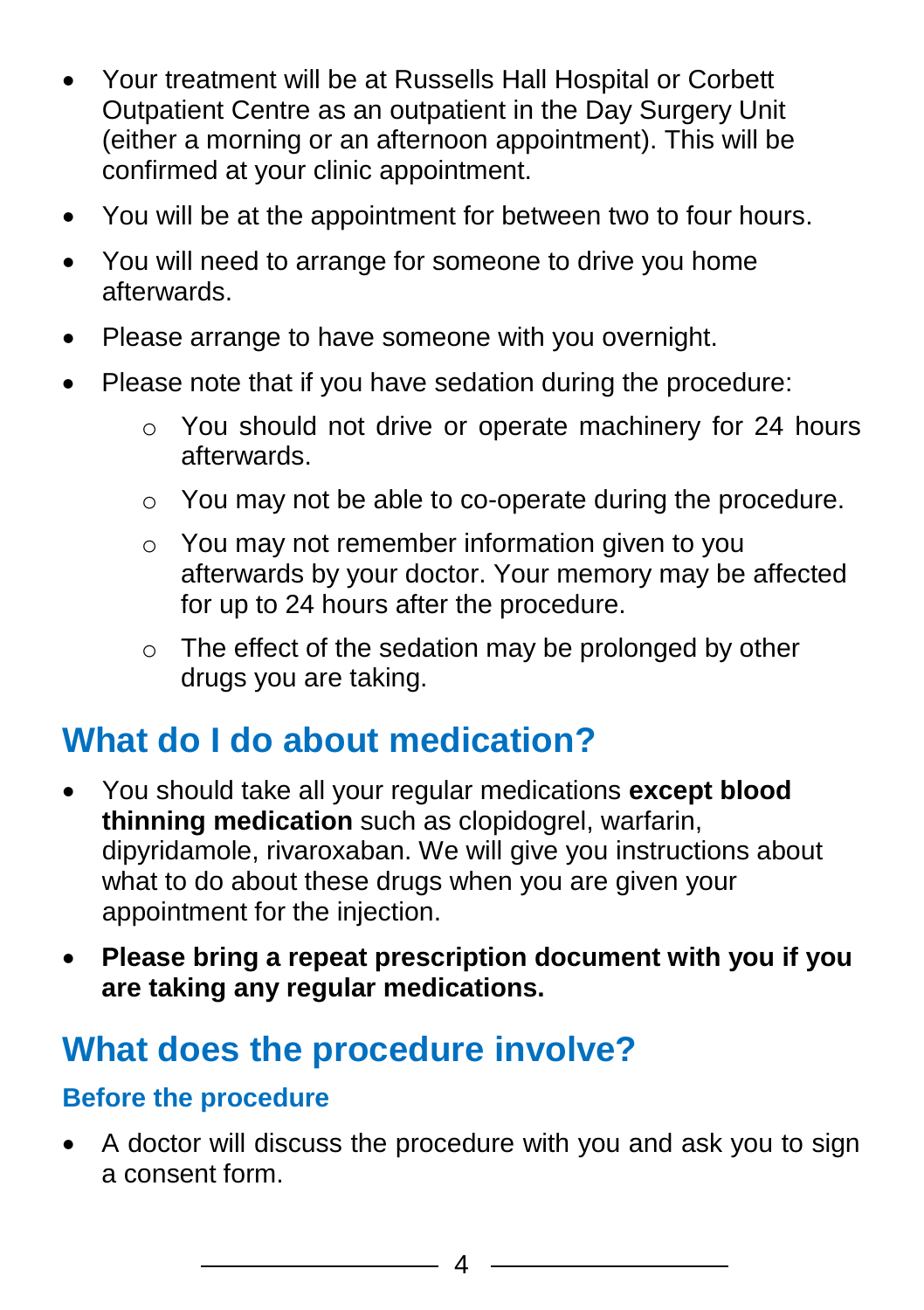### **During the procedure (duration 20 to 25 minutes)**

- This is carried out in theatre while you are awake.
- You may be offered very light sedation (through an injection into the back of your hand) to help you to relax.
- You will lie on your stomach.
- We will clean the back of your neck with an antiseptic solution which may feel cold. We will then place sterile sheets around the area for injection.
- We will inject a local anaesthetic into your neck to numb the area.
- An X-ray will be used to ensure proper positioning and we may also use an ultrasound for guidance.
- We will inject local anaesthetic and steroid into the epidural space. You may feel some pressure and pushing whilst this procedure is being carried out but you should have no pain. If you do feel any discomfort, please tell a member of the theatre team.
- Once completed, we will place a plaster over the injection site and take you to the recovery area.

### **After the procedure**

- In the recovery area, we will observe you for 30 minutes as you might feel a little drowsy and sleepy.
- We will offer you light refreshments and after this you can go home.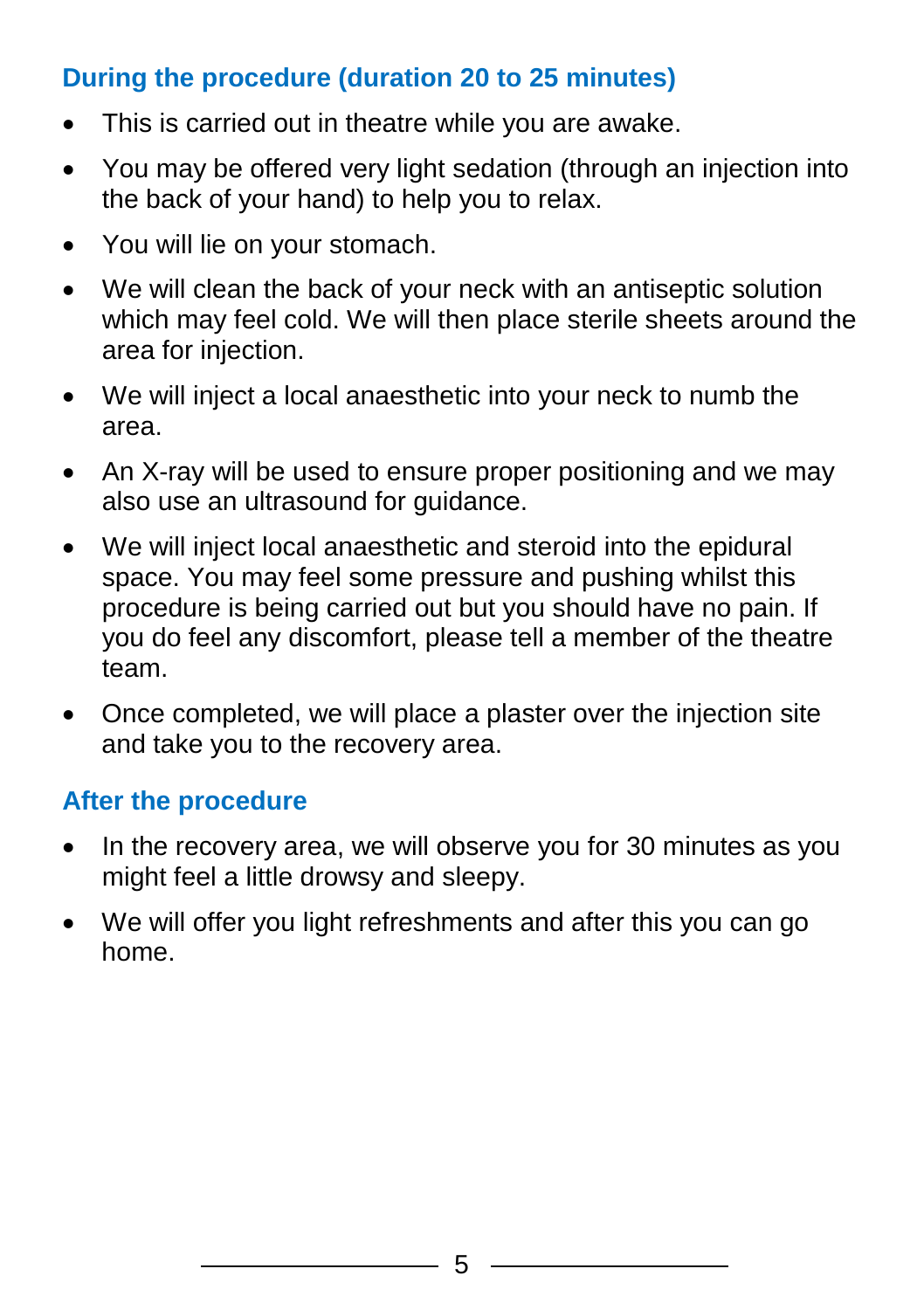# **What do I need to do when I get home?**

When you get home, please continue to take any regular medication. It may be necessary for you to take painkillers for a day or two. You might need someone at home to help you but you do not have to stay in bed. You can remove the plaster the next day.

You should gradually increase your level of activity. However, **do not** take up new exercises until your muscles have had time to adapt. Build up your exercise levels by increasing your physical activity (for example, walking, swimming, housework) gradually every few days. The eventual aim is to get back to a level of activity that is normal for you.

By gradually increasing your physical activity, you will allow your back muscles to regain some of their lost strength and help them support your spine. If you do not strengthen your back muscles, any benefit from the injections will be very short term, as the injection is not a cure in itself, it just relieves pain.

# **What happens after having the injection?**

Some patients will experience immediate pain relief. However, it usually takes 24 to 72 hours for the effects of the steroid medication to take effect and it may be up to one week before the maximum benefits are felt. Very often, more than one injection is necessary to achieve a good level of pain relief.

Some patients will experience mild pain from the procedure that will ease in a very short amount of time. On rare occasions, patients have experienced a prolonged increase in pain after the procedure.

How you respond to the injection will be monitored by you on a pain monitoring chart which we will give you to take home. Your further treatment plans will be based on this.